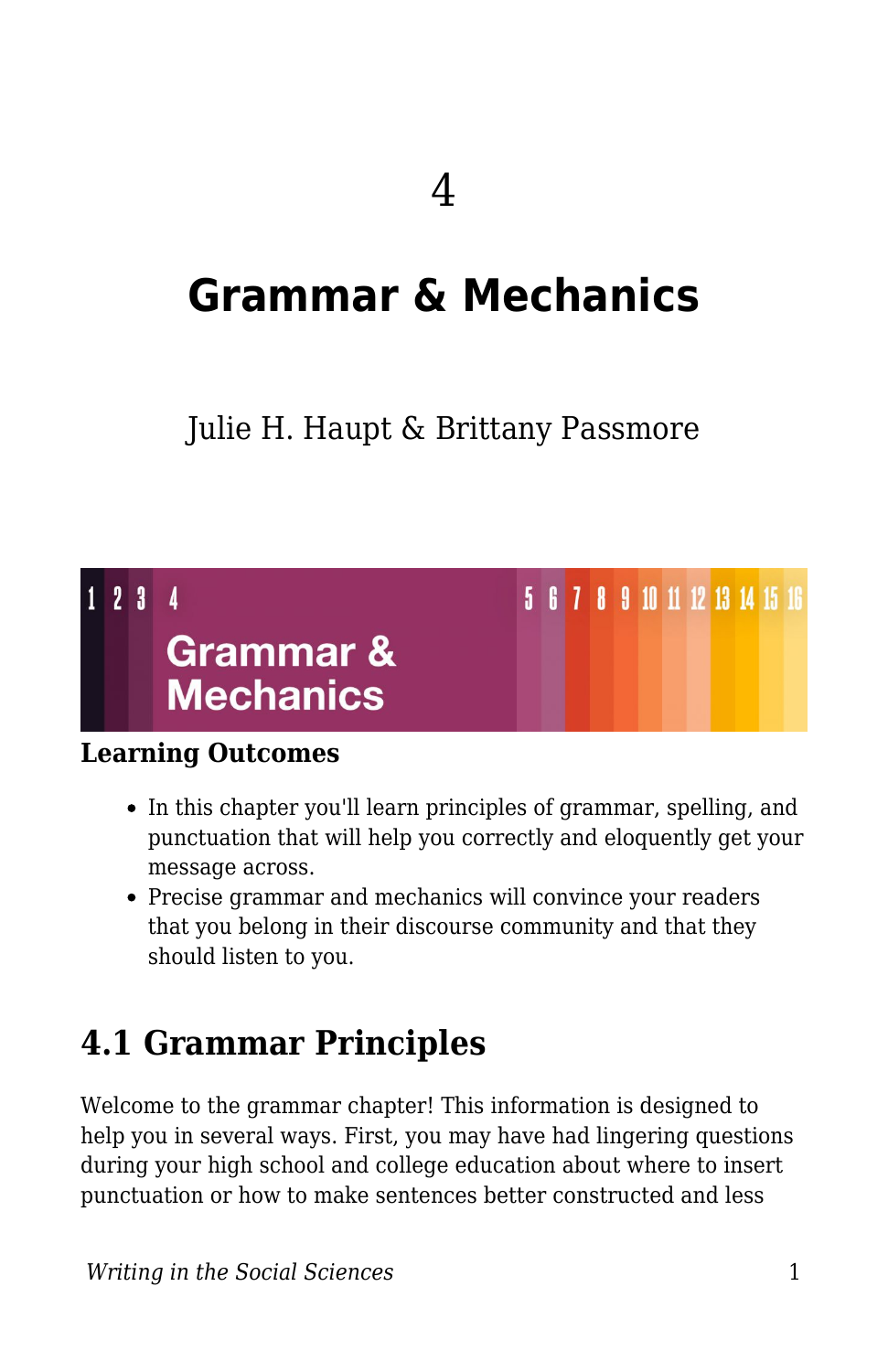awkward. We hope that this information will help you fill in any missing gaps so you can write even more effectively throughout your life.

Second, in today's world, we "meet" many people through our writing before we are formally introduced in person. This writing (via email or text, for example) may create a "first impression" and influence their expectations about our level of professionalism. Good composition and an understanding of grammar can make a positive impression and get important things done.

Finally, we are writing about an important subject matter: people. The world needs the information we can offer. We are more likely to be able to spread that message if we can convey it clearly. In addition, we may be able to publish it more widely or be seen as more credible if our writing is engaging, authentic, interesting, and well-edited. To accomplish good style, knowing the fundamentals is important.

As you proceed through each section, take time to read the information slowly and carefully. Make note of the examples and the ways they demonstrate the principle being discussed. Note sections for review that are new to you or where you might need more practice.

This grammar instruction includes three major sections to share principles of

- 1. Structure
- 2. Power, and
- 3. Polish.

**Structure** represents the building block principles that help you understand the organization of sentences and teaches ways to add punctuation to keep your meaning clear to the reader. The **Power** section contains rules that can help your writing gain more convincing power by deliberately managing the placement of words and phrases.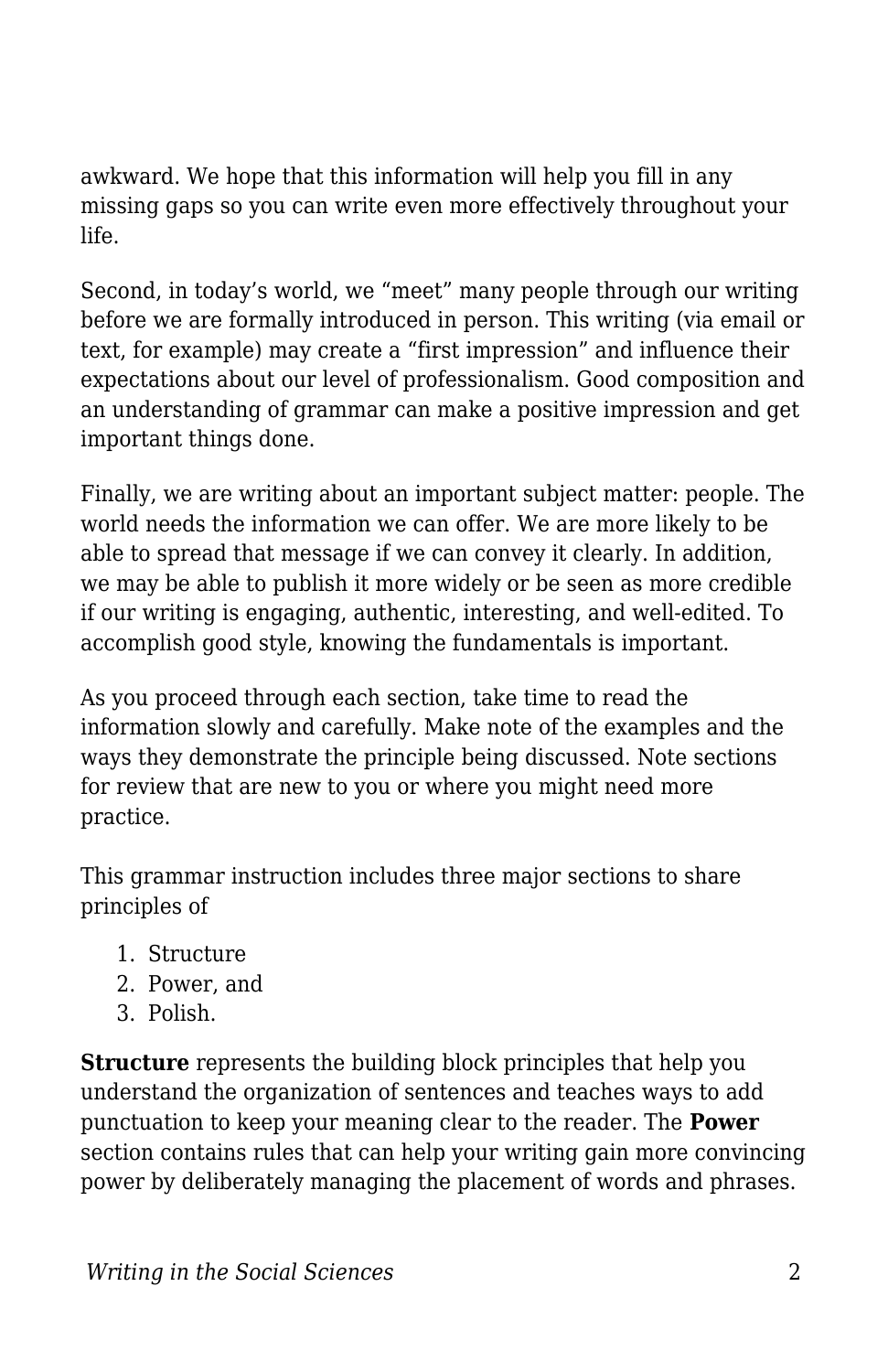Finally, the **Polish** section discusses principles to help you apply polishing touches that will help your writing go from good to great.

**Note: The rest of this chapter is contained in Google Documents that you access by clicking on the links below. This makes it easier to get to the specific sections you're looking for.**

### **[UNIT 1: STRUCTURE](https://docs.google.com/document/d/1QmEa3q8E_V_G9hZU4s85inY8AfRUt6h2vwf2WZqUxyI/edit?usp=sharing)**

- [Rule #1. Separate and Set Off Main Clauses Correctly](https://docs.google.com/document/d/1QmEa3q8E_V_G9hZU4s85inY8AfRUt6h2vwf2WZqUxyI/edit?usp=sharing)
	- 1A. Choosing punctuation to fit your sentence.
	- $\circ$  1B. Introducing your ideas
	- 1C. Using detours in your sentences
	- 1D. Constructing lists with punctuation
- [Rule #2. Follow Agreement and Reference Rules](https://docs.google.com/document/d/1QmEa3q8E_V_G9hZU4s85inY8AfRUt6h2vwf2WZqUxyI/edit#heading=h.uxvtcbsgjkz3)
	- 2A. Match the number of your subjects and verbs
	- 2B. Match the case in your pronouns
	- 2C. Avoid ambiguous references

#### **[UNIT 2: POWER](https://docs.google.com/document/d/13NuqTZa5tD95Lk00PacuKU8XBWxmPhz88CDRtvBq9A8/edit?usp=sharing)**

- [Rule #3. Increase Your Credibility with Respectful and Logical](https://docs.google.com/document/d/13NuqTZa5tD95Lk00PacuKU8XBWxmPhz88CDRtvBq9A8/edit?usp=sharing) [Language](https://docs.google.com/document/d/13NuqTZa5tD95Lk00PacuKU8XBWxmPhz88CDRtvBq9A8/edit?usp=sharing)
	- 3A. Eliminate bias or stereotyping
	- 3B. Avoid absolute language
	- 3C. Arrange words in your sentences logically
- [Rule #4. Don't Confuse Words](https://docs.google.com/document/d/13NuqTZa5tD95Lk00PacuKU8XBWxmPhz88CDRtvBq9A8/edit#heading=h.7geqkd9hj9y7)
	- 4A. Affect and Effect
	- 4B. Imply and Infer
	- 4C. Complement and Compliment, Counsel and Council
	- 4D. Lie and Lay, Pour and Pore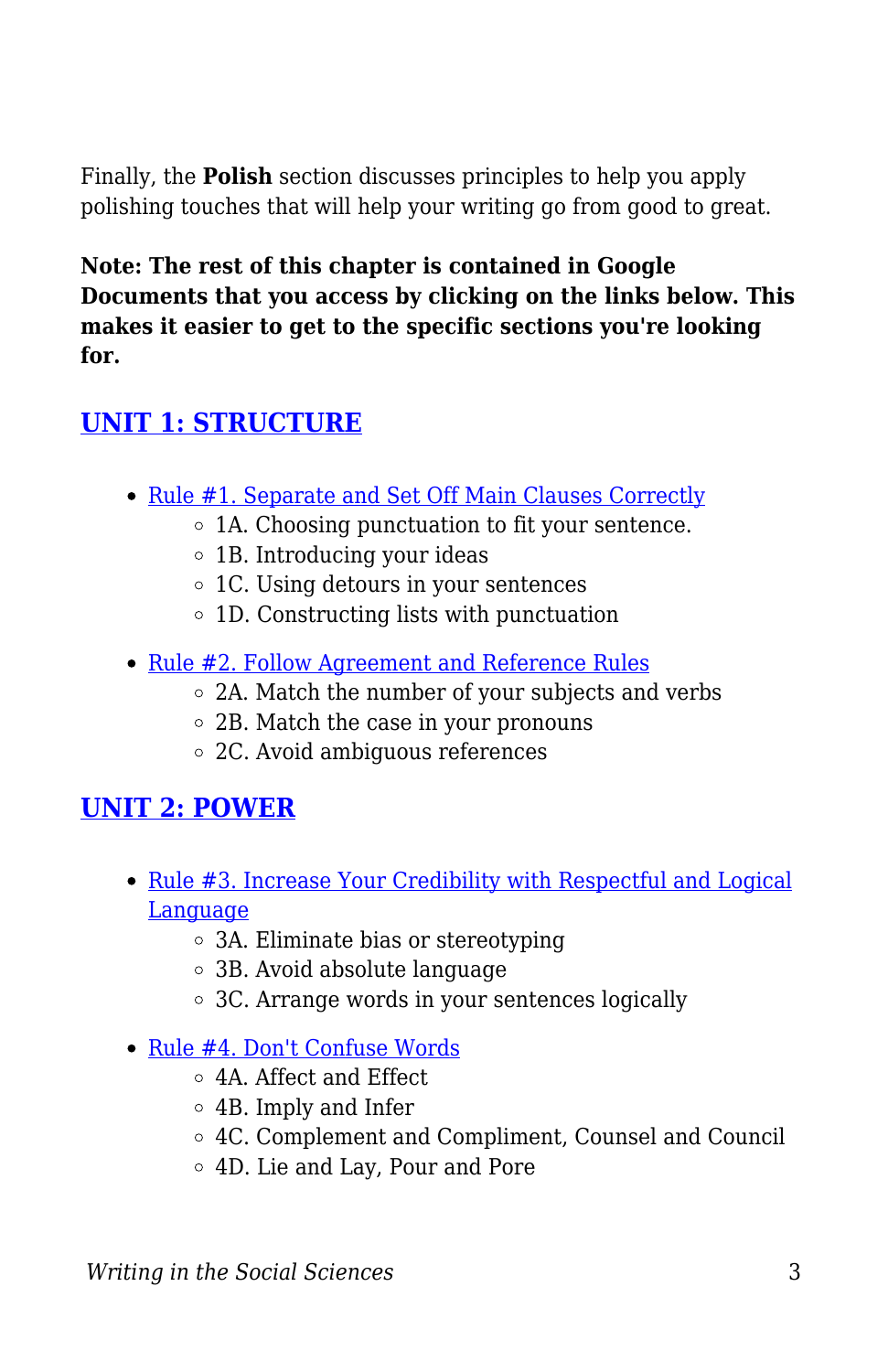- 4E. Fewer and Less, Number and Amount
- 4F. Allusion and Illusion; Principal and Principle; Sight, Cite, and Site
- 4G. Borrowed Greek and Latin Words

### **[UNIT 3: POLISH](https://docs.google.com/document/d/1UM-K3TbwAPUN_aB3Syt4koHobbJlr6fRSRoaBe1N5E4/edit?usp=sharing)**

- [Rule #5. Pay Attention to the Small Details](https://docs.google.com/document/d/1UM-K3TbwAPUN_aB3Syt4koHobbJlr6fRSRoaBe1N5E4/edit?usp=sharing)
	- 5A. Use parallelism to increase flow
	- 5B. Insert hyphens appropriately
	- 5C. Use apostrophes appropriately
- [Rule #6. Capitalize and Quote with Care](https://docs.google.com/document/d/1UM-K3TbwAPUN_aB3Syt4koHobbJlr6fRSRoaBe1N5E4/edit#heading=h.f2olvthz10ic)
	- $\circ$  6A. Understand when to capitalize
	- $\circ$  6B. Know how to abbreviate terms and format numbers
	- 6C. Employ quotation marks consistently